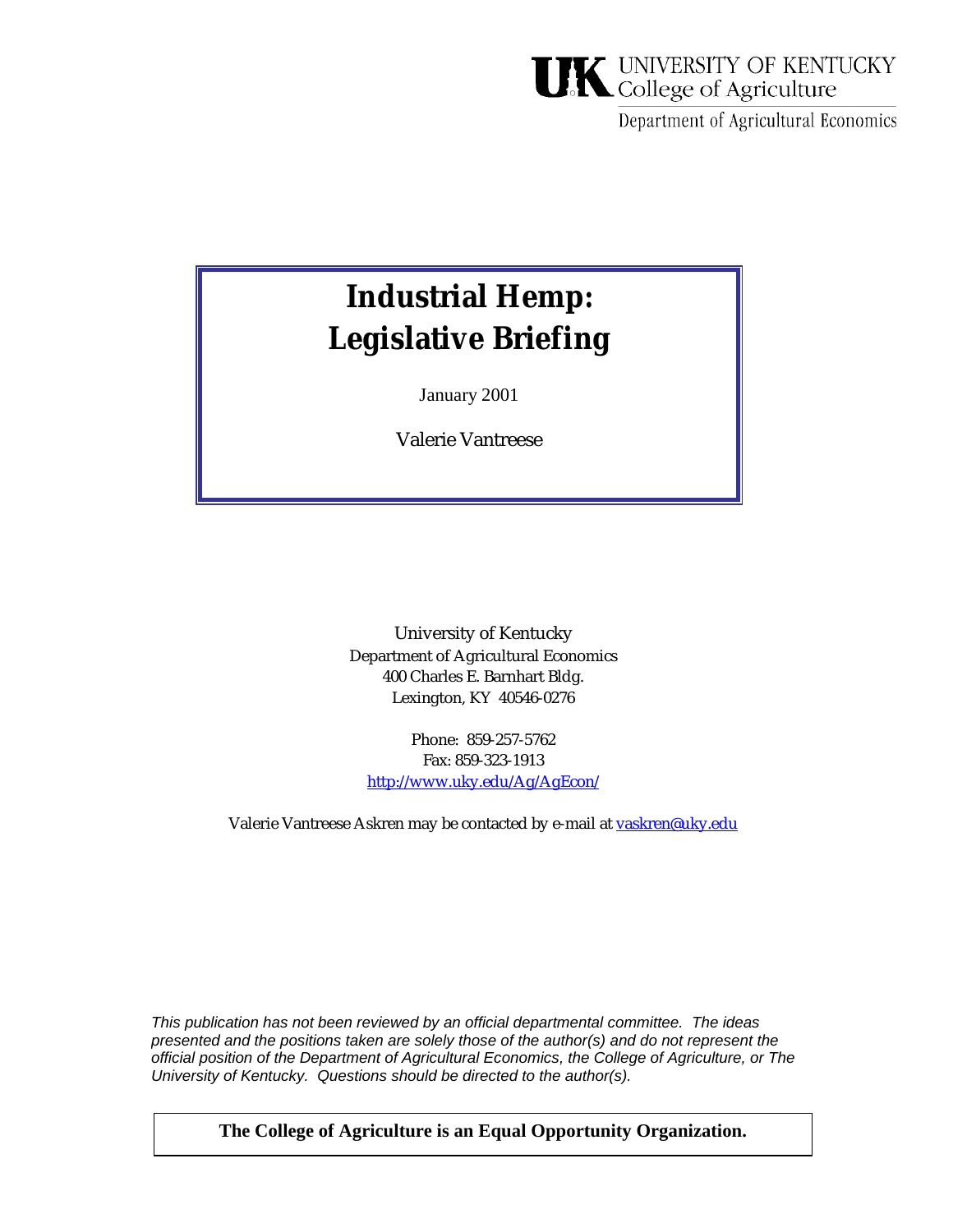### Industrial Hemp: Legislative Briefing **January 20011**

Many states are struggling with the issue of legalizing industrial hemp production. Although a few state legislatures (notably North Dakota, Minnesota and Maryland) have authorized marketing and production studies, only one (Hawaii) has established a research plot and none have commercial hemp production.

Hemp advocates and opponents remain deeply divided over the issue. Opponents claim that low or lack of expected profitability would not compensate for the additional costs they believe would come with hemp legalization. Hemp proponents counter that industrial hemp could be profitable if the industry were allowed to fully develop as a commercial enterprise.

Key issues include:

- *Can you tell hemp from marijuana?*
- *• How large and how reliable is the demand for hemp?*
- *• What type of competition would the US face from the international market?*
- *• What kind of investment would occur in hemp manufacturing?*
- **•** *Would industrial hemp production be profitable for US farmers***?**

#### **Hemp and Marijuana**

The US federal government prohibits the unlicenced production of *cannabis sativa L*, which includes both industrial hemp and marijuana. Industrial hemp is simply those varieties of *cannabis sativa L.* which contain less than 1% THC (a psychoactive component). Any industrial hemp production must be licensed by the Drug Enforcement Agency.

Growing side-by-side, industrial hemp and marijuana look identical and could only be differentiated by chemical analysis. Hemp grown for seed production would look identical to marijuana growing in a field. However, hemp grown for fiber would be spaced very close together and would look very different from marijuana. Cross-fertilization impacts between hemp and marijuana would be minimal, such as changes in THC levels, if new or certified seed were used each planting season.

#### **The Demand for Hemp**

World production of hemp has stabilized after years of decline, due to competition from competing alternatives such as other natural and synthetic fibers and oils.



While

the U.S. imports negligible amounts of hemp fiber, yarn and fabric, we do import many finished hemp products, most of which have a relatively small hemp component. If hemp remains a fad or a niche market, the US could continue to meet weak domestic demand with low-cost imports.

**US hemp imports have remained below 2 mil pounds (about \$3 mil), which could be produced from 4-5,000 acres of hemp.** 

#### **Global Competition**

Nearly every country produces hemp, from Chile to France. The world market price for semi-processed hemp fiber is about \$1155 mt or less than 60 cents per pound, below most estimated U.S. production costs.